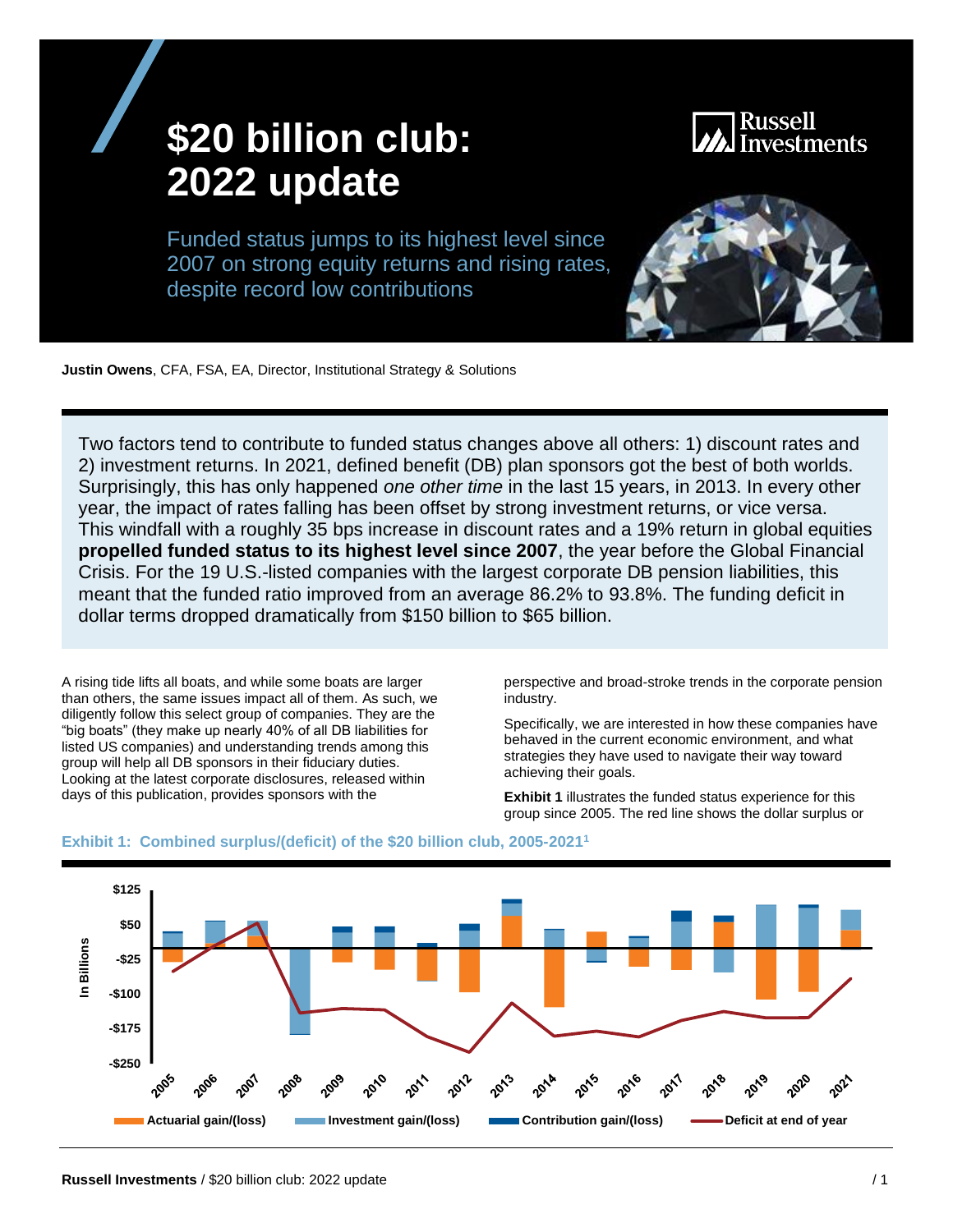deficit, with the bars indicating the key drivers of change (i.e., attribution) in each year. As mentioned, sponsors enjoyed a tailwind of both actuarial gains (due to discount rates rising) and investment gains. The total funding deficit is now less than half what it was one year ago. In the year 2013 we saw the same pattern and similar jump in funded position.

Notably, this funded status improvement had almost nothing to do with employer contributions. In fact, 2021 contributions were at their lowest level in all 18 years we have tracked this data, and by a comfortable margin. The year 2022 looks no better (based on each company's disclosed expectations). Ongoing funding relief, improved funded status, and the prospect of higher corporate tax rates on the horizon are all playing into current decisions regarding contribution (or lack thereof).

> *Notably, this funded status improvement had almost nothing to do with employer contributions.*

The average increase in funded ratio among these sponsors was 7.2%, and all 19 sponsors saw an improvement of at least 4%. The three companies with the largest funded ratio gains were **Dow Chemical** (up 10.6%), **UPS** (up 10.9%), and **Johnson & Johnson** (up 12.6%), all of which have adopted relatively aggressive asset allocations with 65% or more in equities and alternative assets (which performed well in 2021). But even for companies with less aggressive asset allocations, like Ford with over 80% in fixed income, the funded ratio improvement was still a solid 7.1%.

Overall pension liabilities fell below \$1 trillion, a peak level only achieved once before (a year ago). Combined assets stayed at their same level of about \$902 billion.

**Exhibit 2** shows how liabilities and assets performed during 2021.

#### **Exhibit 2: 2021 global pension assets and liabilities development**

| <b>LIABILITIES</b>                                                                  | (IN \$BILLIONS) |
|-------------------------------------------------------------------------------------|-----------------|
| Liability (Projected Benefit Obligation) at Start of<br>Year                        | 1,052.2         |
| <b>Accrual of new benefits (Service Cost)</b>                                       | 11.6            |
| <b>Benefits paid</b>                                                                | (56.3)          |
| Interest payable on liability (Interest Cost)                                       | 20.9            |
| Impact of change in interest rates and in<br>actuarial assumptions (Actuarial loss) | (39.5)          |
| Miscellaneous other                                                                 | (21.6)          |
| Liability (Projected Benefit Obligation) at End of<br>Year                          | 967.3           |

| <b>ASSETS</b>                        | (IN \$BILLIONS) |
|--------------------------------------|-----------------|
| Assets (Fair Value) at Start of Year | 901.9           |
| <b>Employer contributions</b>        | 8.0             |
| <b>Benefits paid</b>                 | (55.2)          |
| Investment return on plan assets     | 64.4            |
| Miscellaneous other                  | (17.3)          |
| Assets (Fair Value) at End of Year   | 901.8           |

| <b>SURPLUS / (DEFICIT)</b>                                            | (IN \$BILLIONS) |  |
|-----------------------------------------------------------------------|-----------------|--|
| Excess of assets above (below) liabilities at<br><b>Start of Year</b> | (150.3)         |  |
| <b>Excess of employer contributions over service</b><br>cost          | (3.6)           |  |
| Actuarial gain (loss)                                                 | 39.6            |  |
| Investment returns less interest cost                                 | 43.5            |  |
| Miscellaneous other                                                   | 5.3             |  |
| Excess of assets above (below) liabilities at End<br>of Year          | (65.5)          |  |

Source: Corporate 10-K Filings, Russell Investments calculations

### **Downward pressure on expected returns**

A key metric used in pension expense calculations (shown on the corporate income statement) is the expected return on assets (EROA). Just ten years ago, larger pension plans would often assume expected returns higher than 8%. Each year, this assumption has decreased. In 2021, the average expected return is around 6.3%.

This reduction is due to two factors. First, capital market expectations are declining over time. And second, many DB sponsors are implementing de-risking glidepaths that gradually reduce growth assets in favor of increased allocations to fixed income. Portfolios with higher fixed income allocations have lower return expectations.

This reduction in the EROA has been a barrier for some sponsors in implementing the glidepath. For most, however, the benefits of implementing a glidepath to protect gains in funded status outweigh the potential increase in pension expense.

**Exhibit 3** shows this trend, in terms of the minimum, median and maximum EROA assumptions among this group of employers, showing a consistent drop over time as higher return assumptions are challenging to justify.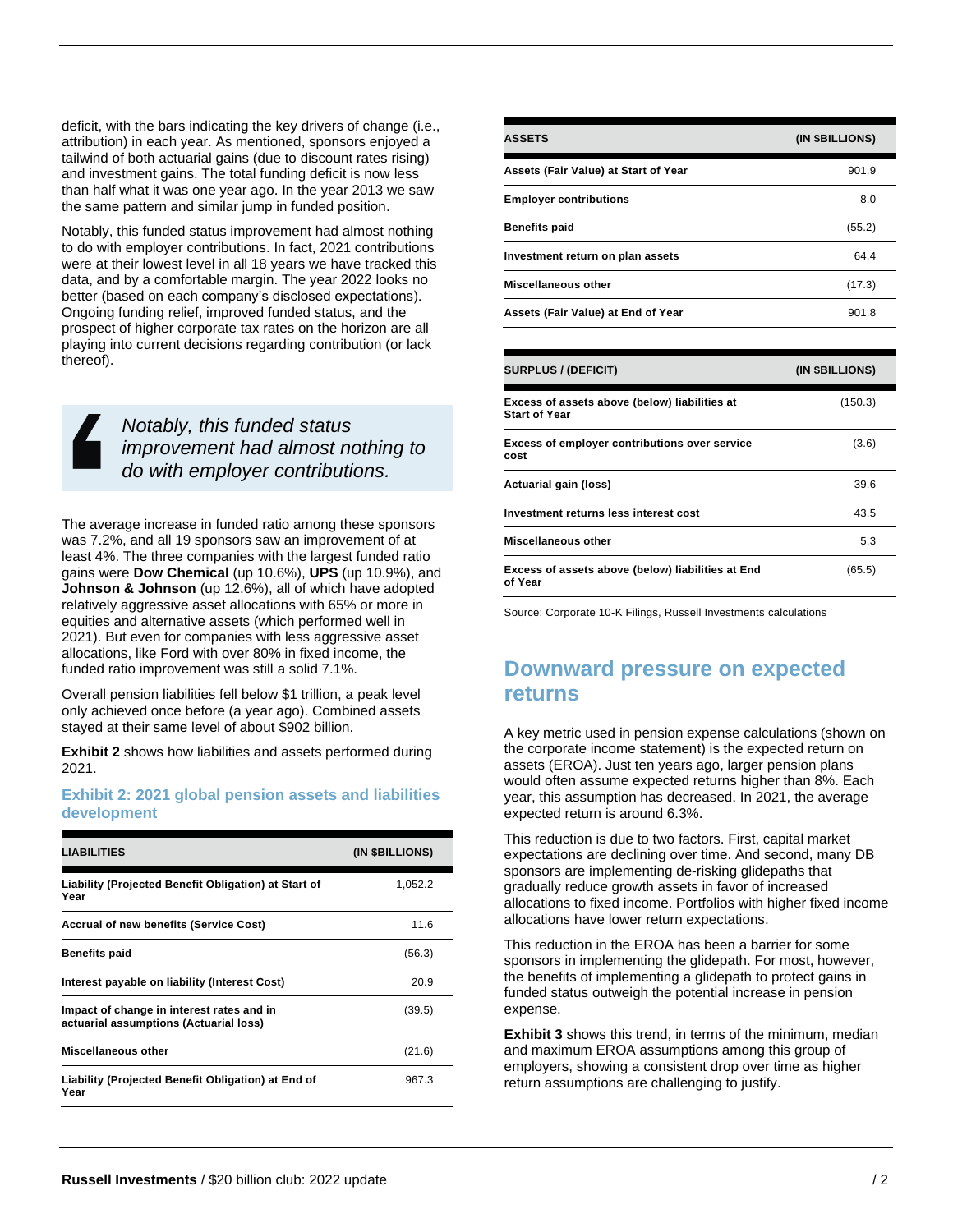#### **Exhibit 3: EROA assumptions since 2013**



Source: 10-k filings

# **As expected, 2021 contributions hit a record low**

In a dramatic turn, 2021 contributions fell by about 60% from 2020 levels. The reasons for this momentous shift include:

- Funding relief, further expanded by the American Rescue Plan Act (ARPA) and extended with the Infrastructure Investment and Jobs Act (IIJA) in 2021, have kept pension contribution requirements very low in the U.S.
- Uncertainty around the economic impacts of COVID have led companies to retain cash flexibility where possible
- Companies anticipate a higher tax deduction for contributions if corporate tax rates ultimately increase as previously proposed
- Plans are already better funded than in prior years

**Exhibit 4** shows the pattern for contributions since 2005, including an estimated value for 2022 as disclosed in financial reporting.<sup>2</sup>

# **Other activity**

**Lockheed Martin** participated in a large risk transfer of nearly \$5 billion. This was the largest annuity purchase transaction in the U.S. since 2018 (**FedEx**) and is the fourth year in a row Lockheed Martin have purchased an annuity contract to reduce the size of pension liabilities. Like prior years, this included a combination of buy-in and buy-out transactions.

**Dow Chemical** also purchase annuities from an insurance provider in 2021, for a total of \$700 million settled. Dow also announced a plan freeze effective December 31, 2023.

In response to improving funded status, **Boeing** significantly increased its fixed income allocation from about 49% to over 60%.

**3M** changed how it measured pension expense by using a fair value approach to the market-related value of the fixed income assets. They did this to better reflect current market values and to better align with their liability-driven investment strategy.



#### **Exhibit 4: Contributions 2005-2022**

Source: 10-k filings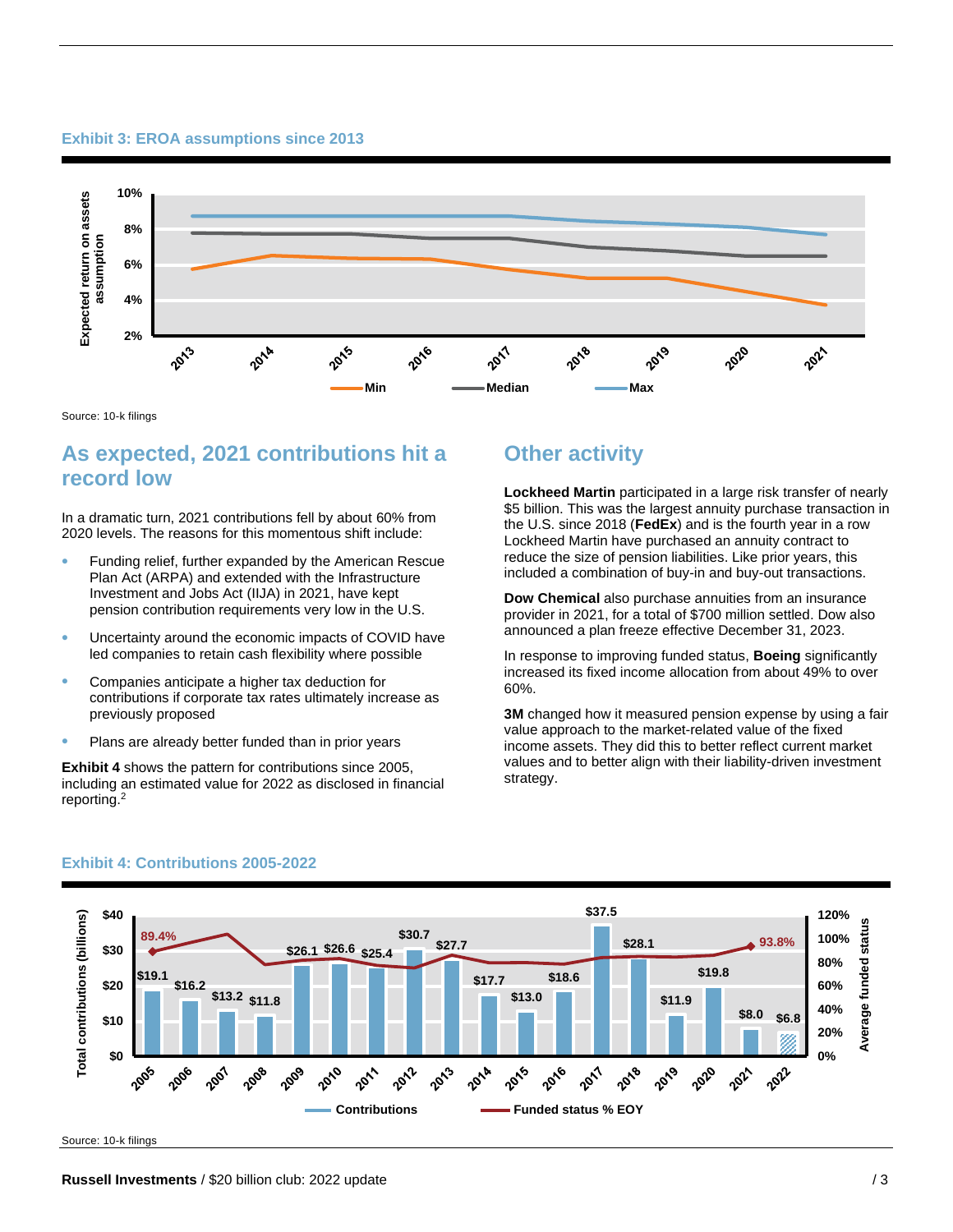# **Membership of the \$20 billion club**

The \$20 billion club consists of the following 19 corporations, generally included due to their global pension liabilities exceeding \$20 billion:

- **1.** 3M
- **11.** Honeywell International

**13.** Johnson & Johnson

**17.** Raytheon Technologies **18.** United Parcel Service

Communications

- **2.** AT&T
- **3.** Boeing **4.** Corteva
- **14.** Lockheed Martin

**16.** Pfizer

**19.** Verizon

**12.** IBM

- **15.** Northrop Grumman
- **6.** Exxon Mobil

**5.** Dow Chemical

- **7.** FedEx
- **8.** Ford Motor
- **9.** General Electric
- **10.** General Motors

straightforward when the group is consistent, however, so for now we have chosen to maintain a fairly steady group from year-to-year.

No changes were made to membership this year. However, GE has announced the company will split into three divisions in early 2023. We do not know at this stage what this will mean for their \$95 billion in pension obligations, but we will monitor closely in the coming years.

These are no longer the only U.S.-listed corporations with over \$20 billion in liabilities. Merck, Exelon, Caterpillar, Citigroup, and others now exceed \$20 billion in global pension

liabilities. Observations and comparisons are more

<sup>1</sup> Source: Russell Investments, Corporate 10-k filings

<sup>2</sup> This is the sum of all the individual companies expected 2021 contributions.

# **Related reading**

Owens, J. (2021). "20 billion club: 2021 Update", *Russell Investments.*

Owens, J. (2021, March 1). "20 billion club report: Members slow to commit to 2021 contributions", *Russell Investments Blog.*

Field, A. (2021, March 11). "How the American Rescue Plan impacts funding relief for pension plans", *Russell Investments Blog.*

Owens, J. (2021, February 23). "DB plan hibernation: Does it really work?", *Russell Investments Blog.*

Owens, J. (2020). "20 billion club: Liabilities and assets peaked in 2019 and funded status continues to stagnate", *Russell Investments.*

Owens, J. (2020, February 28). "\$20 billion club: Assets and liabilities peak again while contributions plunge in another recordbreaking year", *Russell Investments Blog*.

Owens, J. (2019). "\$20 billion club: Equity downturn in Q4 nearly overshadows higher discount rates and strong contributions in 2018", *Russell Investments.*

Owens, J. (2019, March 4). "DB contributions expected to plummet in 2019", *Russell Investments Blog*.

Owens, J. (2019, October 28). "Better late than never…GE pension risk in focus", *Russell Investments Blog*.

Field, A. (2019). "\$20 billion club strategy", *Russell Investments*.